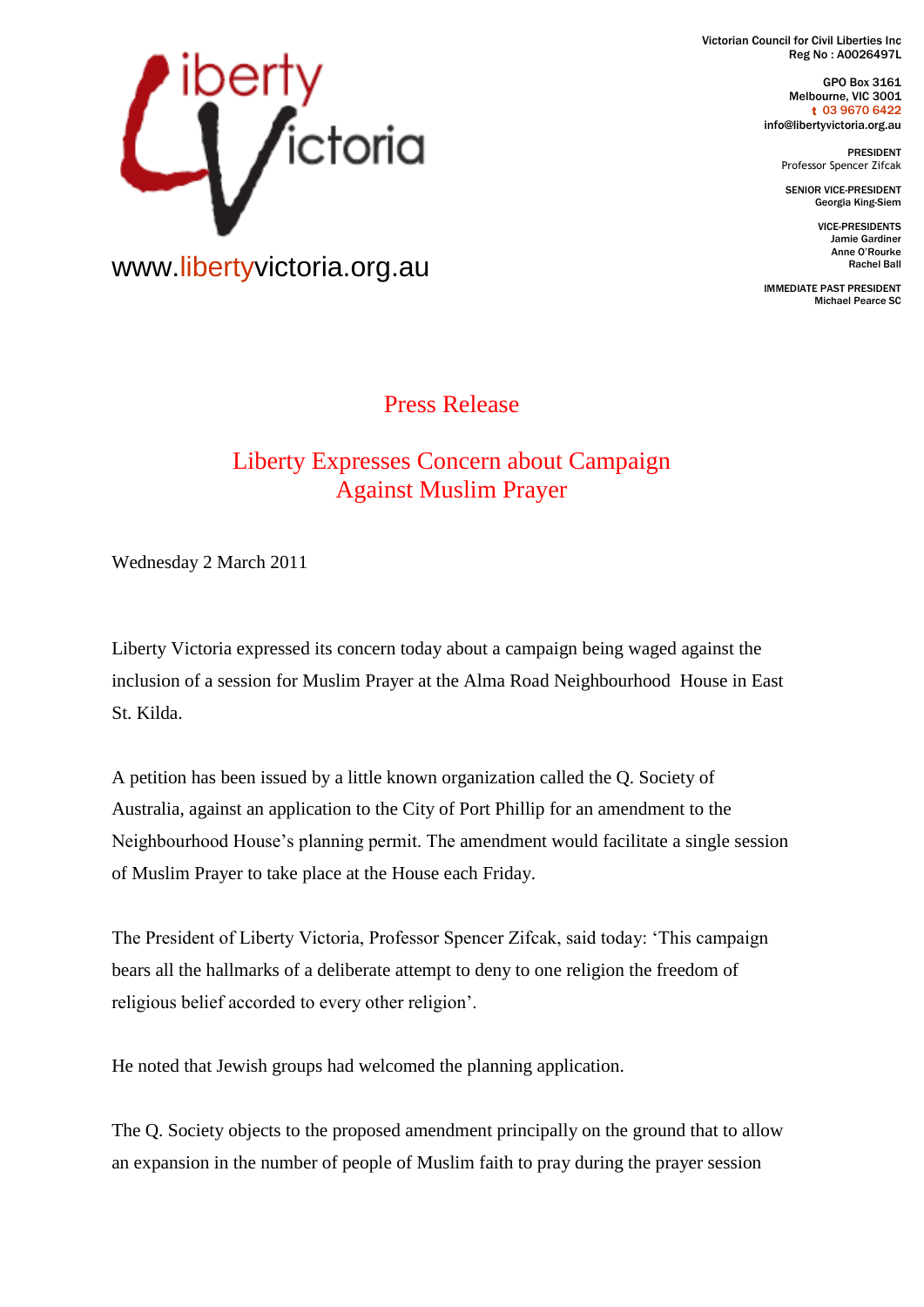would be contrary to social cohesion in the area where people of the Christian and Jewish faiths are in a majority.

'The Islamic prayer group has been meeting without incident or concern at the Neighbourhood House for some years', Professor Zifcak said.

'This new attack on its capacity to do so can only injure the religious feelings of people of the Islamic faith and damage the social cohesion that the objectors profess to support'.

'Liberty condemns any and every expression of religious intolerance and discrimination. This is yet another regrettable example of exactly the kind of intolerance that should in no way be encouraged in a pluralistic and democratic society'.

For further comment contact:

Professor Spencer Zifcak President Liberty Victoria

Ph. 0417490110 Email: spencer.zifcak@acu.edu.au